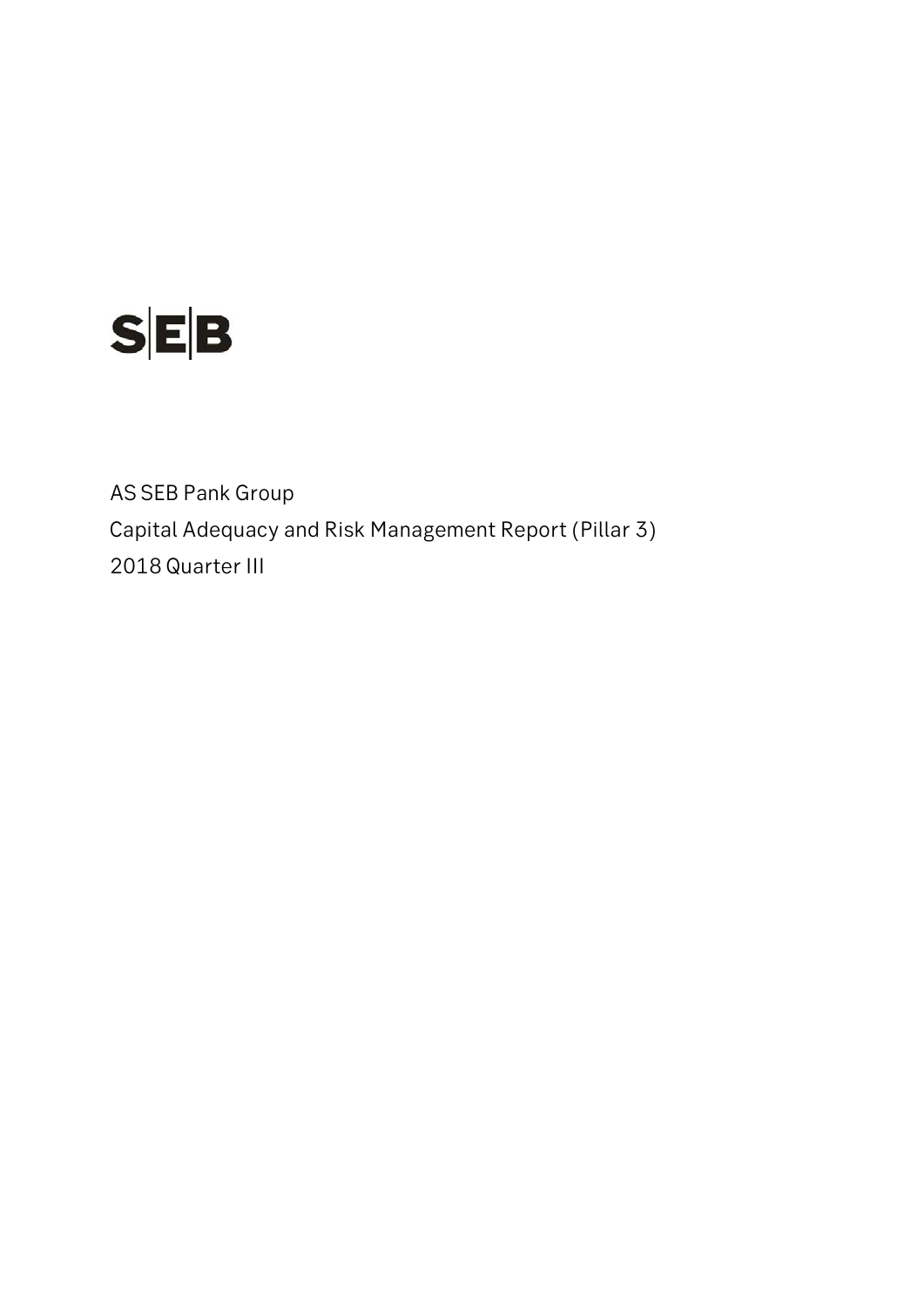## Table of contents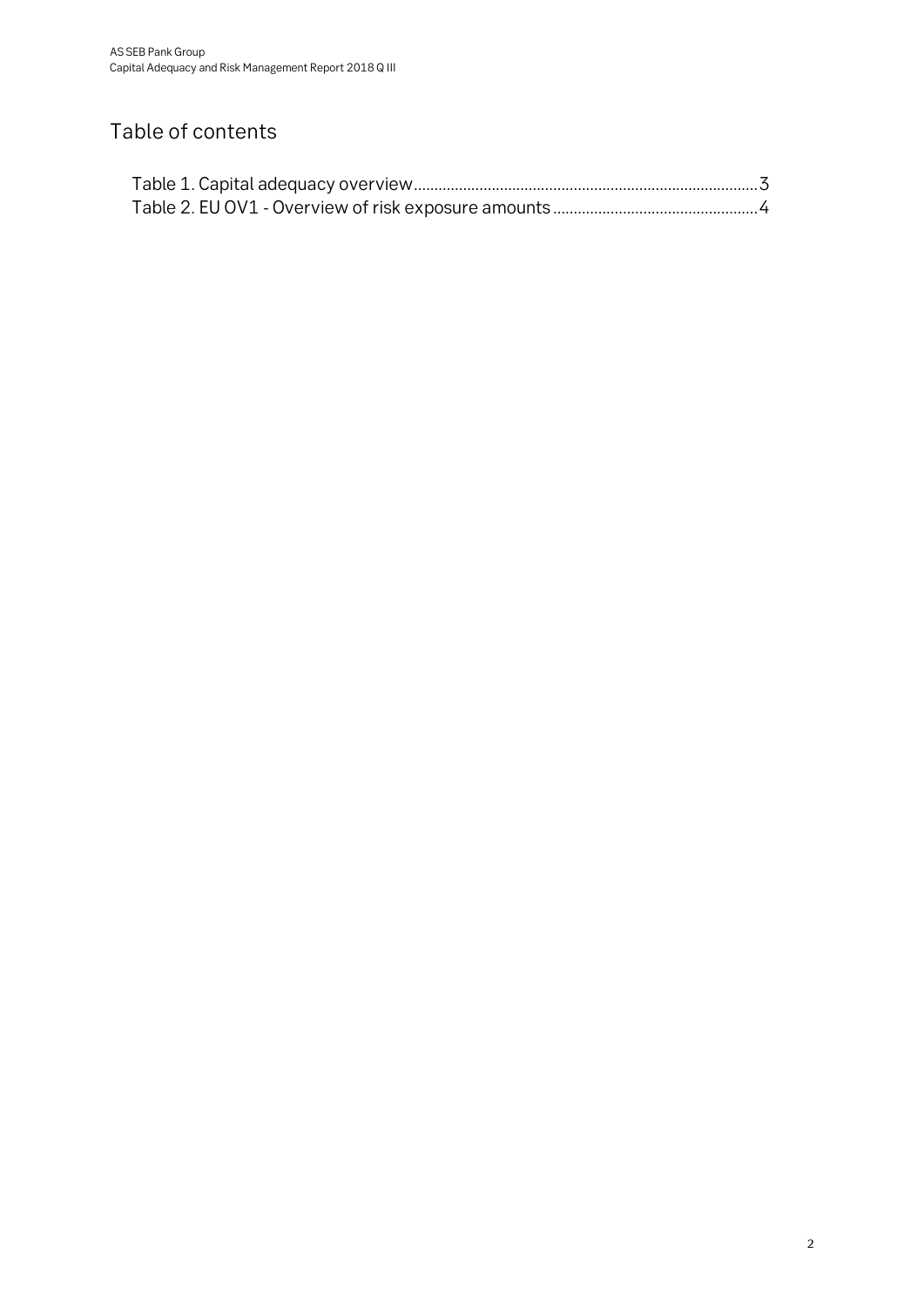## <span id="page-2-0"></span>Table 1. Capital adequacy overview

| EUR <sub>m</sub>                                                     | 30 Sep 2018 | 31 Dec 2017 |
|----------------------------------------------------------------------|-------------|-------------|
|                                                                      |             |             |
| Own funds                                                            |             |             |
| Common Equity Tier 1 capital                                         | 954         | 959         |
| Tier 1 capital                                                       | 954         | 959         |
| Total own funds                                                      | 954         | 959         |
| Own funds requirement                                                |             |             |
| Risk exposure amount                                                 | 2636        | 2484        |
| Expressed as own funds requirement                                   | 211         | 199         |
| Common Equity Tier 1 capital ratio                                   | 36,2%       | 38,6%       |
| Tier 1 capital ratio                                                 | 36,2%       | 38,6%       |
| Total capital ratio                                                  | 36,2%       | 38,6%       |
| Own funds in relation to own funds requirement                       | 4,52        | 4,82        |
| Regulatory Common Equity Tier 1 capital requirement including buffer |             |             |
| requirement (Pillar 1 only)                                          | 10,0%       | 10,0%       |
| of which capital conservation buffer requirement                     | 2,5%        | 2,5%        |
| of which systemic risk buffer requirement                            | 1,0%        | 1,0%        |
| of which countercyclical capital buffer requirement                  | 0,0%        | 0,0%        |
| of which other systemically important institution buffer             | 2,0%        | 2,0%        |
| Common Equity Tier 1 capital available to meet buffer <sup>1)</sup>  | 31,7%       | 34,1%       |
| Leverage ratio                                                       |             |             |
| Exposure measure for leverage ratio calculation                      | 6533        | 6684        |
| of which on balance sheet items                                      | 6068        | 6114        |
| of which off balance sheet items                                     | 465         | 570         |
| Leverage ratio                                                       | 14,6%       | 14,3%       |

*1) CET1 ratio less minimum capital requirement of 4.5% excluding buffers.*